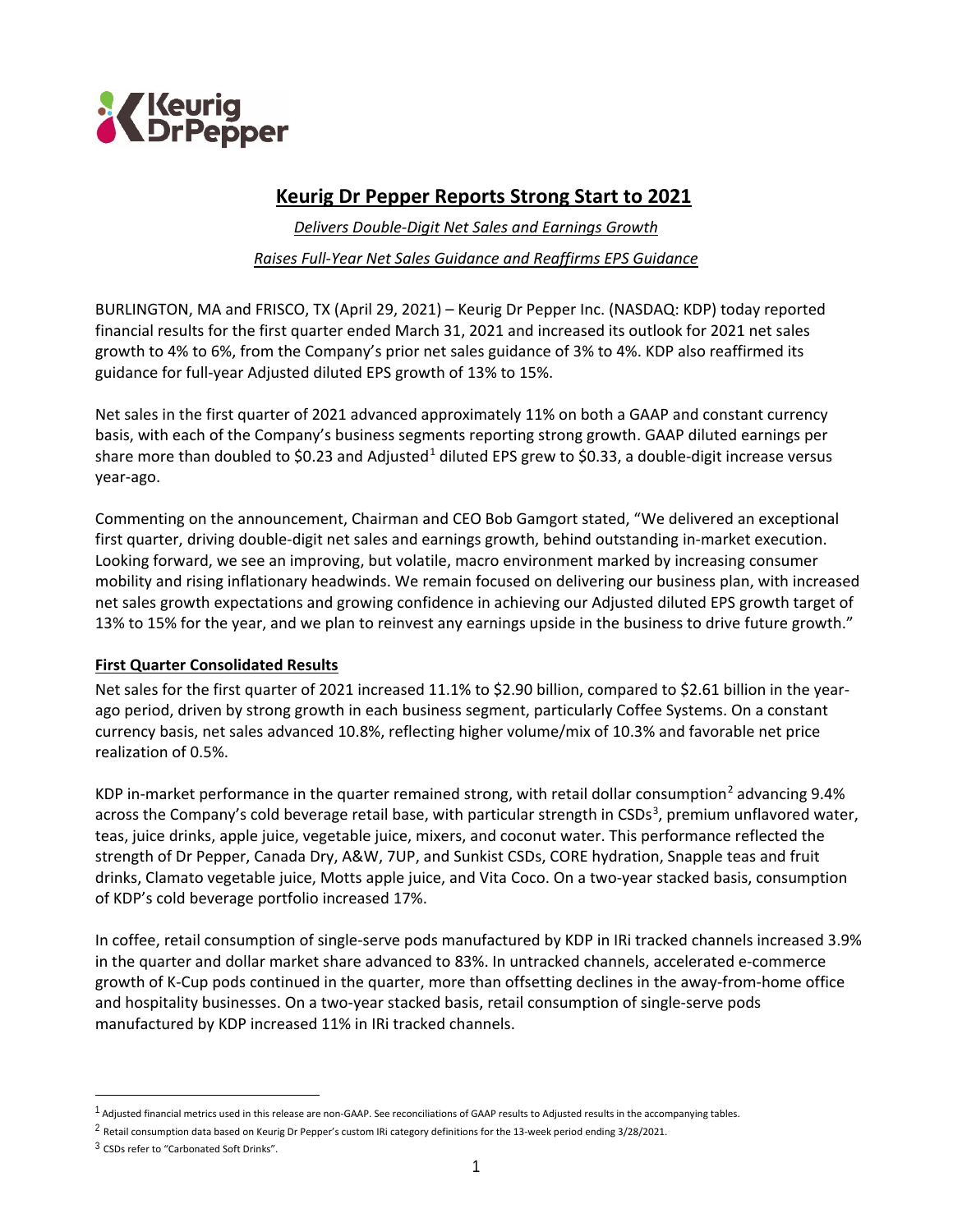GAAP operating income increased 37% to \$640 million in the first quarter of 2021, compared to \$466 million in the year-ago period, reflecting the growth in net sales, productivity and merger synergies, lower marketing spending in relation to pre-COVID investment levels in the year-ago period and the favorable year-over-year impact of items affecting comparability. These drivers were partially offset by higher operating expenses associated with increased consumer demand and inflation in logistics and input costs, as well as the unfavorable comparison to a \$42 million gain recorded in the year-ago period on the sale-leaseback of four facilities.

Adjusted operating income in the first quarter of 2021 totaled \$741 million, an increase of 8.3%, compared to \$684 million in the year-ago period, which included the benefit of the aforementioned sale-leaseback gain – this gain negatively impacted the year-over-year Adjusted operating income growth rate by more than seven percentage points. On a percent of net sales basis, Adjusted operating income was 25.5% in the first quarter of 2021, compared to Adjusted operating margin of 26.2% in the year-ago period, a decline of 70 basis points including the headwind from the year-ago gain on the sale-leaseback transaction.

GAAP net income in the first quarter of 2021 more than doubled to \$325 million, or \$0.23 per diluted share, compared to \$156 million, or \$0.11 per diluted share, in the year-ago period. This performance was driven by the growth in operating income, a lower effective tax rate, and lower interest expense, despite lapping a \$15 million after-tax gain on interest rate swaps in the year-ago quarter. Also driving net income growth for the quarter was the favorable year-over-year impact of items affecting comparability.

Adjusted net income in the first quarter of 2021 totaled \$471 million, an increase of 15%, compared to \$408 million in the year-ago period, which included the after-tax benefit of the sale-leaseback gain in the year-ago period, which negatively impacted the year-over-year Adjusted net income growth rate by nearly 10 percentage points. Adjusted diluted EPS in the first quarter advanced 14% to \$0.33, compared to \$0.29 in the year-ago period, which included the year-ago sale-leaseback gain.

KDP generated free cash flow of \$458 million in the first quarter of 2021, reflecting the growth in earnings and ongoing effective working capital management. The strong free cash flow performance enabled KDP to reduce total financial obligations by \$125 million and end the first quarter of 2021 with \$335 million of unrestricted cash on hand. In addition, the Company's management leverage ratio declined 0.7x to 3.5x at the end of the first quarter of 2021, compared to 4.2x in the year-ago period. Since the close of the merger in July 2018, management leverage ratio has declined by 2.5x.

### **First Quarter Segment Results**

### *Coffee Systems*

Net sales for the first quarter of 2021 advanced 17.4% to \$1.14 billion, compared to \$0.97 billion in the yearago period. On a constant currency basis, net sales advanced 16.9%, reflecting higher volume/mix of 19.5%, partially offset by lower net price realization of 2.6%.

The volume/mix increase of 19.5% in the quarter reflected pod volume growth of 13.7% and brewer volume growth of 61%. The pod volume growth was driven by strong at-home consumption, partially offset by continued softness in the away-from-home business, as return to offices and hospitality has been slow. The brewer volume growth largely reflected strong retail consumption, primarily driven by the Company's successful brewer innovation program, as well as a benefit from shipment timing.

GAAP operating income increased 23.5% in the first quarter of 2021 to \$336 million, compared to \$272 million in the year-ago period, reflecting the strong growth in net sales, continued productivity and merger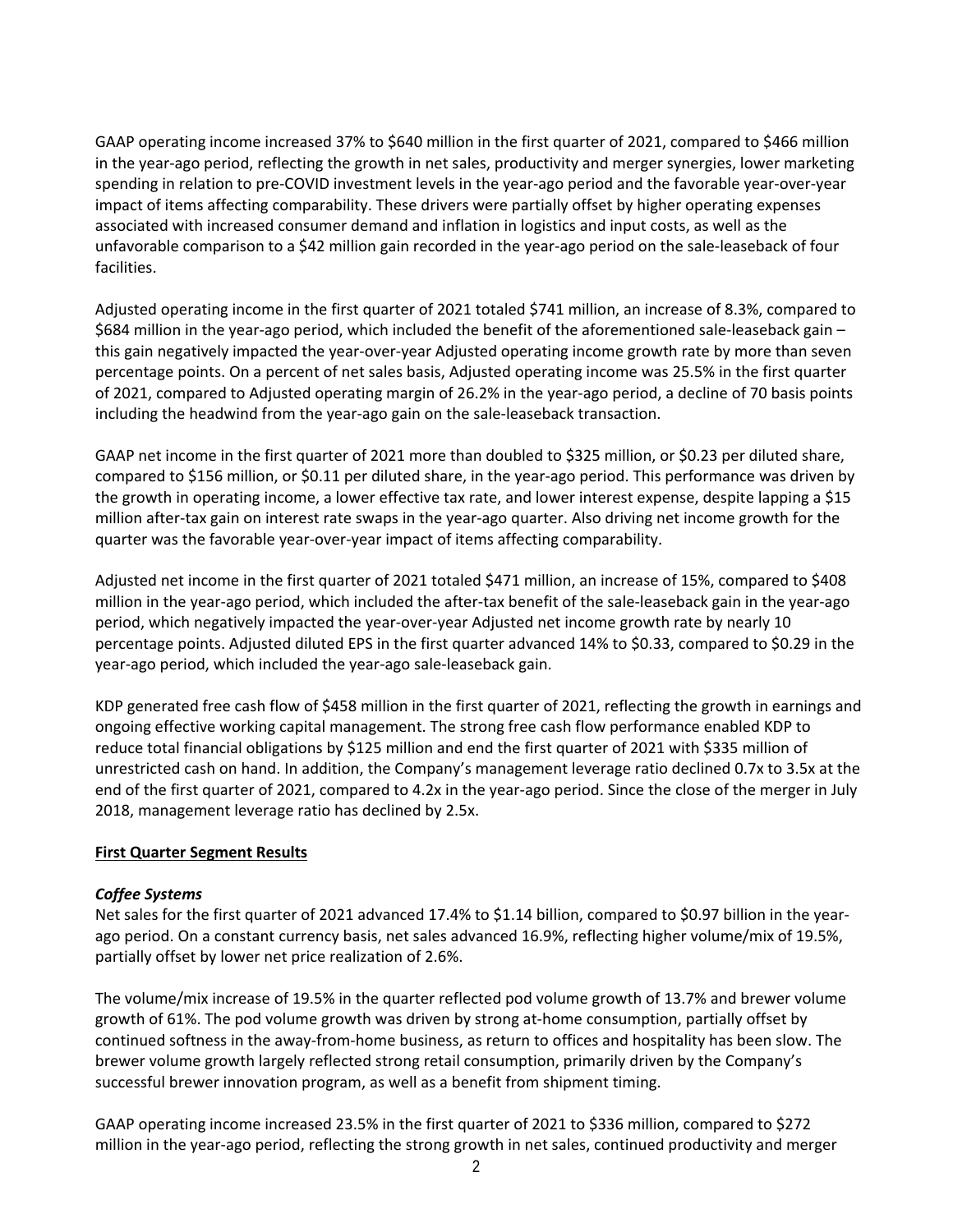synergies and the favorable year-over-year impact of items affecting comparability. Partially offsetting these positive drivers was the unfavorable comparison to the sale-leaseback gain in the year-ago period that impacted the segment by \$16 million, as well as inflation in logistics and input costs and slightly higher marketing spending.

Adjusted operating income in the first quarter of 2021 totaled \$389 million, an increase of 12.1%, compared to \$347 million in the year-ago period, which included the benefit of sale-leaseback gain – this gain negatively impacted the year-over-year Adjusted operating income growth rate by more than five percentage points. On a percent of net sales basis, Adjusted operating margin was 34.1% in the first quarter of 2021, compared to Adjusted operating margin of 35.7% in the year-ago period, a decline of 160 basis points, including negative margin mix related to the exceptionally strong brewer sales and the 170 basis point headwind from a year-ago sale-leaseback gain.

## *Packaged Beverages*

Net sales for the first quarter of 2021 increased 7.4% to \$1.31 billion, compared to \$1.22 billion in the yearago period. On a constant currency basis, net sales increased 7.2%, reflecting favorable volume/mix of 6.8% and higher net price realization of 0.4%. Leading the net sales performance were Dr Pepper, A&W, Canada Dry, Sunkist, 7UP, and Squirt CSDs, as well as growth of Snapple and Clamato, partially offset by a decline in Bai.

GAAP operating income decreased 7.4% in the first quarter of 2021 to \$175 million, compared to \$189 million in the year-ago period, largely reflecting the unfavorable comparison to the sale-leaseback gain in the yearago period that impacted the segment by \$26 million, as well as inflation in logistics and input costs, higher operating costs to meet continued strong consumer demand and the unfavorable year-over-year impact of items affecting comparability. Partially offsetting these drivers were the benefits of the strong growth in net sales, continued productivity and merger synergies.

Adjusted operating income in the first quarter of 2021 totaled \$197 million, a decrease of 3.0%, compared to \$203 million in the year-ago period, which included the benefit of the sale-leaseback gain – this gain negatively impacted the year-over-year Adjusted operating income growth rate by more than 14 percentage points. On a percent of net sales basis, Adjusted operating margin was 15.1% in the first quarter of 2021, compared to Adjusted operating margin of 16.7% the year-ago period, a decline of 160 basis points including the 220 basis point headwind from the year-ago sale-leaseback gain.

### *Beverage Concentrates*

Net sales for the first quarter of 2021 increased 7.2% to \$328 million, compared to \$306 million in the yearago period. On a constant currency basis, net sales advanced 6.5%, reflecting favorable net price realization of 7.2%, partially offset by lower volume/mix of 0.7%. This volume/mix performance continued to be primarily impacted by the fountain foodservice business with lower levels of consumer mobility in the restaurant and hospitality channels compared to last year, albeit improving since the beginning of the year.

Total shipment volume versus year-ago increased 1.0% in the quarter, as increases in Dr Pepper and A&W were partially offset by lower shipment volume in Canada Dry and Sunkist. Bottler case sales volume decreased 3.1% in the quarter compared to the year-ago period.

GAAP operating income in the first quarter of 2021 increased 20.8% to \$238 million, compared to \$197 million in the year-ago period, reflecting the impact of the higher net sales and lower marketing spending, partially offset by the unfavorable year-over-year impact of items affecting comparability.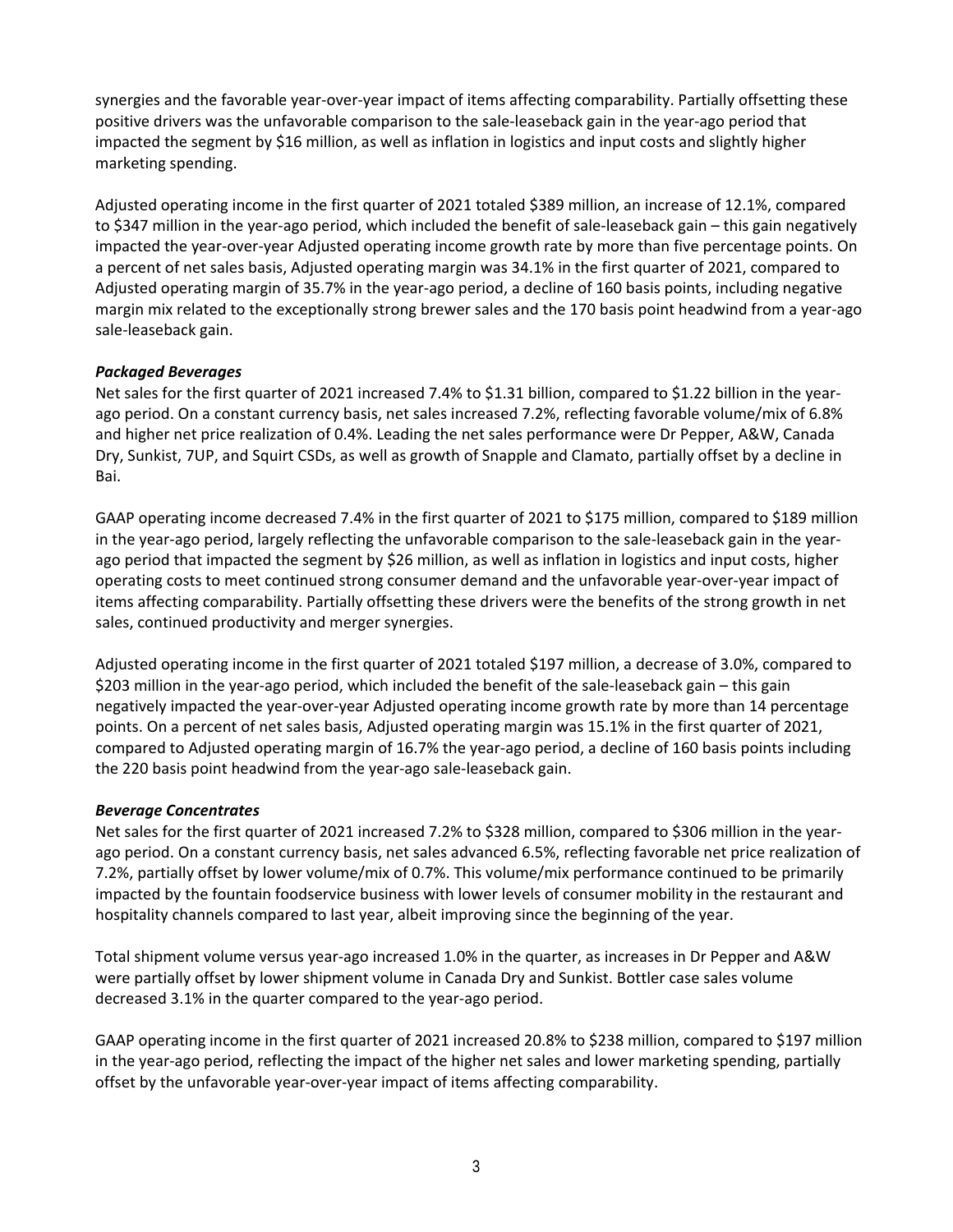Adjusted operating income increased 21.3% to \$239 million, compared to \$197 million in the year-ago period, and Adjusted operating margin advanced 850 basis points to 72.9%, primarily reflecting favorable net price realization.

### *Latin America Beverages*

Net sales for the first quarter of 2021 increased 6.8% to \$125 million, compared to \$117 million in the yearago period. On a constant currency basis, net sales increased 7.7%, driven by strong net price realization of 10.3%, partially offset by unfavorable volume/mix of 2.6%.

GAAP operating income in the first quarter of 2021 decreased 18.5% to \$22 million, compared to \$27 million in the year-ago period, reflecting the unfavorable impact of foreign currency transaction expense, inflation in logistics and the unfavorable year-over-year impact of items affecting comparability. This performance was partially offset by the growth in net sales and productivity.

Adjusted operating income decreased 15% to \$23 million, compared to \$27 million in the year-ago period, and, on a constant currency basis, Adjusted operating income decreased 14.8%. Adjusted operating margin in the quarter decreased 470 basis points to 18.4%, primarily reflecting the unfavorable impact of foreign currency transaction expense.

### **Outlook for 2021**

The Company reaffirmed its guidance for Adjusted diluted EPS growth in the range of 13% to 15%, reflecting its increased guidance for constant currency net sales growth in the range of 4% to 6%, which is expected to offset growing inflationary pressures in the balance of the year. The Company continues to expect its management leverage ratio to be at or below 3.0x at year-end.

### **Investor Contacts:**

Tyson Seely Keurig Dr Pepper T: 781-418-3352 [/ tyson.seely@kdrp.com](mailto:tyson.seely@kdrp.com)

Steve Alexander Keurig Dr Pepper T: 972-673-6769 [/ steve.alexander@kdrp.com](mailto:steve.alexander@kdrp.com)

**Media Contact:** Katie Gilroy Keurig Dr Pepper T: 781-418-3345 [/ katie.gilroy@kdrp.com](mailto:katie.gilroy@kdrp.com)

### **About Keurig Dr Pepper**

Keurig Dr Pepper (KDP) is a leading beverage company in North America, with annual revenue in excess of \$11 billion and nearly 27,000 employees. KDP holds leadership positions in soft drinks, specialty coffee and tea, water, juice and juice drinks and mixers, and markets the #1 single serve coffee brewing system in the U.S. and Canada. The Company's portfolio of more than 125 owned, licensed and partner brands is designed to satisfy virtually any consumer need, any time, and includes Keurig®, Dr Pepper®, Green Mountain Coffee Roasters®, Canada Dry®, Snapple®, Bai®, Mott's®, CORE® and The Original Donut Shop®. Through its powerful sales and distribution network, KDP can deliver its portfolio of hot and cold beverages to nearly every point of purchase for consumers. The Company is committed to sourcing, producing and distributing its beverages responsibly through its Drink Well. Do Good. corporate responsibility platform, including efforts around circular packaging, efficient natural resource use and supply chain sustainability. For more information, visit[, www.keurigdrpepper.com.](http://www.keurigdrpepper.com/)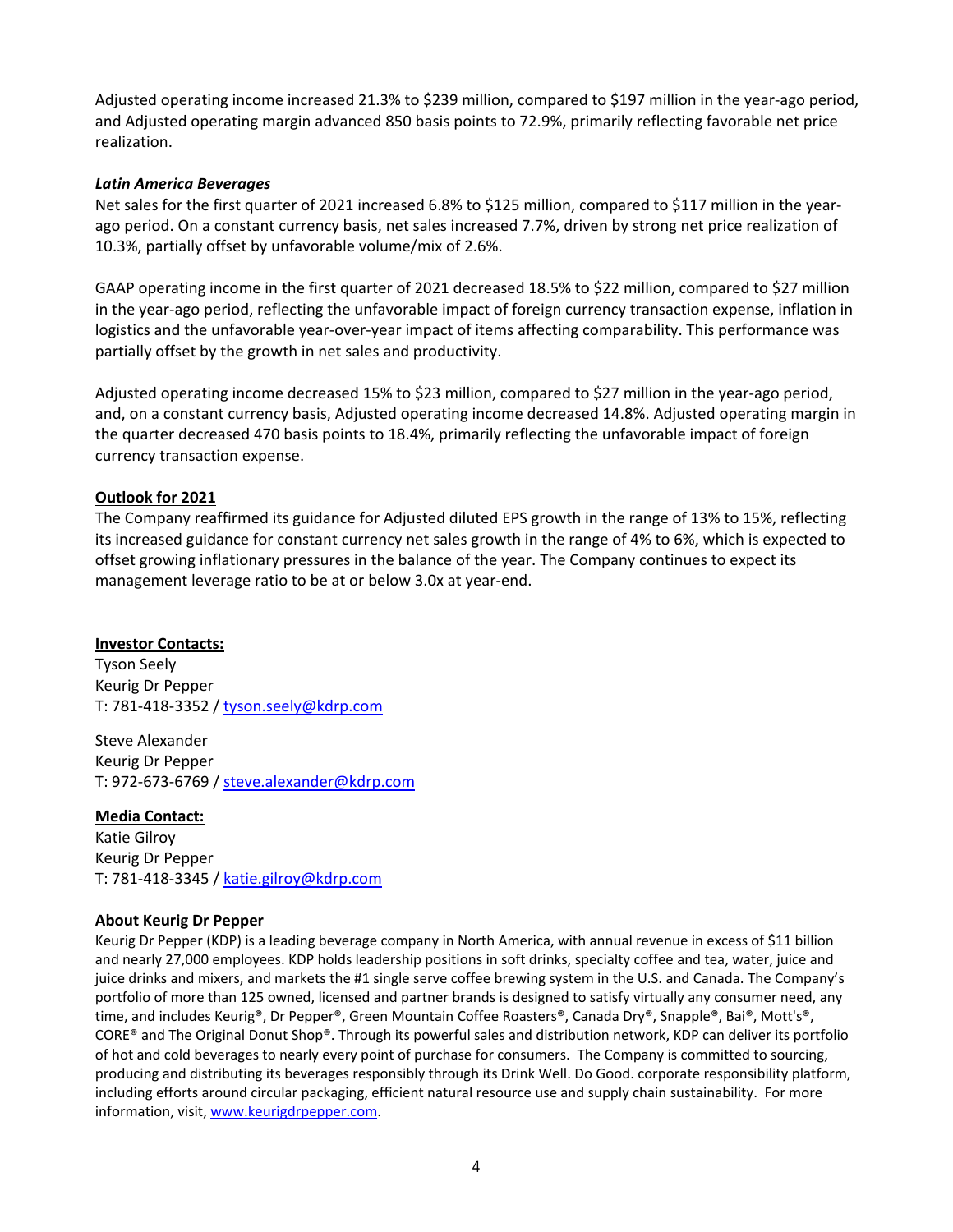### **FORWARD LOOKING STATEMENTS**

Certain statements contained herein are "forward-looking statements" within the meaning of applicable securities laws and regulations. These forward-looking statements can generally be identified by the use of words such as "outlook," "guidance," "anticipate," "expect," "believe," "could," "estimate," "feel," "forecast," "intend," "may," "plan," "potential," "project," "should," "target," "will," "would," and similar words, phrases or expressions and variations or negatives of these words, although not all forward-looking statements contain these identifying words. Forward-looking statements by their nature address matters that are, to different degrees, uncertain, such as statements regarding the estimated or anticipated future results of the combined company following the combination of Keurig Green Mountain, Inc. ("KGM") and Dr Pepper Snapple Group, Inc. ("DPS" and such combination, the "transaction"), the anticipated benefits of the transaction, including estimated synergies and cost savings, the long-term merger targets, and other statements that are not historical facts. These statements are based on the current expectations of our management and are not predictions of actual performance.

These forward-looking statements are subject to a number of risks and uncertainties regarding the company's business and the transaction and actual results may differ materially. These risks and uncertainties include, but are not limited to: (i) the impact the significant additional debt incurred in connection with the transaction may have on our ability to operate our business, (ii) risks relating to the integration of the KGM and DPS operations, products and employees into the combined company and assumption of certain potential liabilities of KGM and the possibility that the anticipated synergies and other benefits of the transaction, including cost savings, will not be realized or will not be realized within the expected timeframe, (iii) the impact of the global COVID-19 pandemic, and (iv) risks relating to the businesses and the industries in which our combined company operates. These risks and uncertainties, as well as other risks and uncertainties, are more fully discussed in the Company's filings with the SEC, including our Annual Report on Form 10-K and subsequent filings. While the lists of risk factors presented here and in our public filings are considered representative, no such list should be considered to be a complete statement of all potential risks and uncertainties. Any forward-looking statement made herein speaks only as of the date of this document. We are under no obligation to, and expressly disclaim any obligation to, update or alter any forward-looking statements, whether as a result of new information, subsequent events or otherwise, except as required by applicable laws or regulations.

#### **NON-GAAP FINANCIAL MEASURES**

This release includes certain non-GAAP financial measures including Adjusted operating income, Adjusted net income, Adjusted diluted EPS and Free Cash Flow, which differ from results using U.S. Generally Accepted Accounting Principles (GAAP). These non-GAAP financial measures should be considered as supplements to the GAAP reported measures, should not be considered replacements for, or superior to, the GAAP measures and may not be comparable to similarly named measures used by other companies. Non-GAAP financial measures typically exclude certain charges, including one-time costs related to the transaction and integration activities, which are not expected to occur routinely in future periods. The Company uses non-GAAP financial measures internally to focus management on performance excluding these special charges to gauge our business operating performance. Management believes this information is helpful to investors because it increases transparency and assists investors in understanding the underlying performance of the Company and in the analysis of ongoing operating trends. Additionally, management believes that non-GAAP financial measures are frequently used by analysts and investors in their evaluation of companies, and continued inclusion provides consistency in financial reporting and enables analysts and investors to perform meaningful comparisons of past, present and future operating results. The most directly comparable GAAP financial measures and reconciliations to non-GAAP financial measures are set forth in the appendix to this release and included in the Company's filings with the SEC.

To the extent that the Company provides guidance, it does so only on a non-GAAP basis and does not provide reconciliations of such forward-looking non-GAAP measures to GAAP due to the inability to predict the amount and timing of impacts outside of the Company's control on certain items, such as non-cash gains or losses resulting from mark-to-market adjustments of derivative instruments, among others.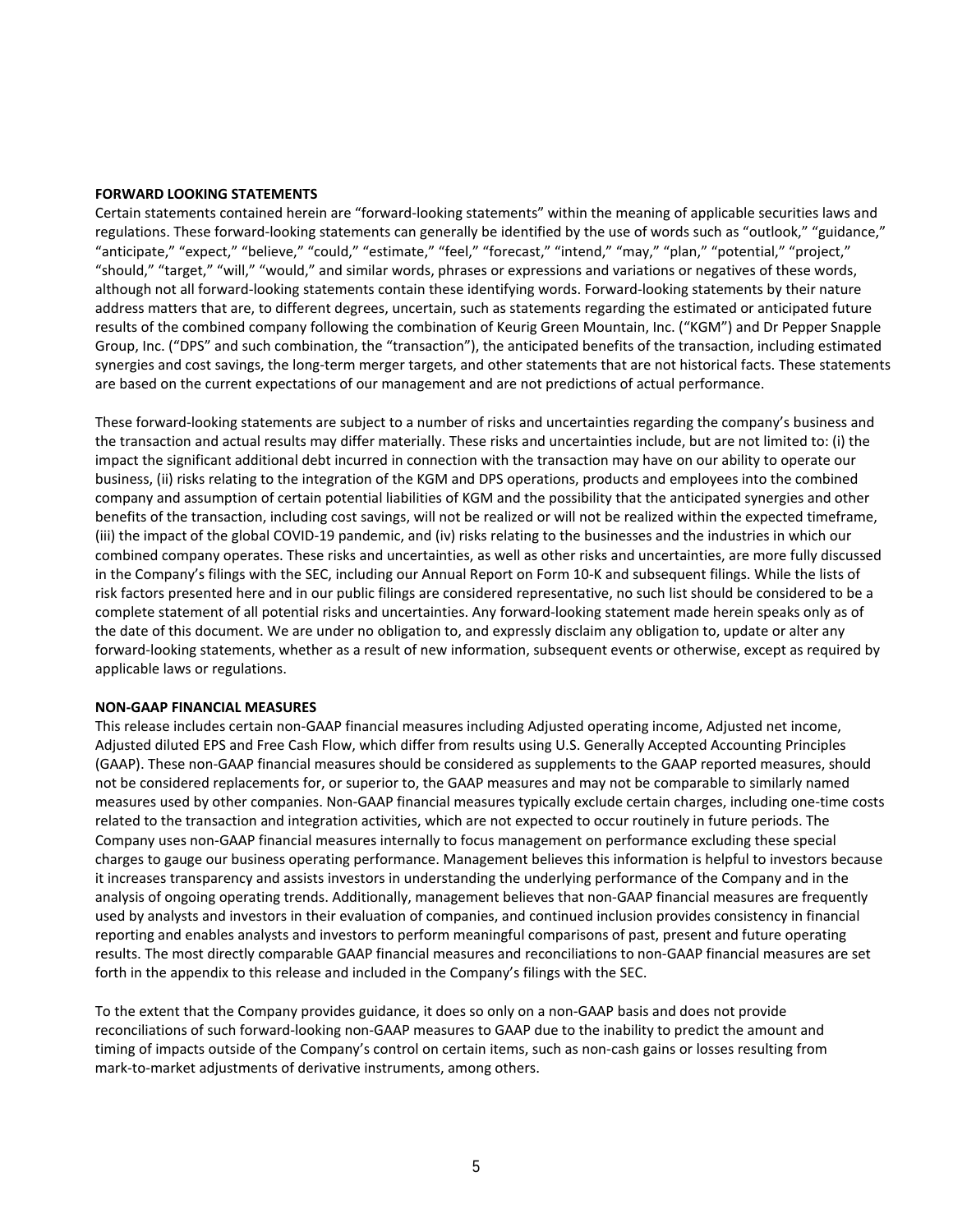# **KEURIG DR PEPPER INC.** *CONDENSED CONSOLIDATED STATEMENTS OF INCOME*

*For the First Quarter of 2021 and 2020* **(Unaudited, in millions, except per share data)**

|                                                           | <b>First Quarter</b> |                |         |  |  |  |  |
|-----------------------------------------------------------|----------------------|----------------|---------|--|--|--|--|
| (in millions, except per share data)                      | 2021                 |                | 2020    |  |  |  |  |
| <b>Net sales</b>                                          | \$<br>$2,902$ \$     |                | 2,613   |  |  |  |  |
| Cost of sales                                             | 1,302                |                | 1,161   |  |  |  |  |
| <b>Gross profit</b>                                       | 1,600                |                | 1,452   |  |  |  |  |
| Selling, general and administrative expenses              | 961                  |                | 1,028   |  |  |  |  |
| Other operating income, net                               | (1)                  |                | (42)    |  |  |  |  |
| Income from operations                                    | 640                  |                | 466     |  |  |  |  |
| Interest expense                                          | 140                  |                | 153     |  |  |  |  |
| Loss on early extinguishment of debt                      | 105                  |                | 2       |  |  |  |  |
| Impairment of investments and note receivable             |                      |                | 86      |  |  |  |  |
| Other (income) expense, net                               | (3)                  |                | 20      |  |  |  |  |
| Income before provision for income taxes                  | 398                  |                | 205     |  |  |  |  |
| Provision for income taxes                                | 73                   |                | 49      |  |  |  |  |
| <b>Net income</b>                                         | \$<br>325            | $\mathfrak{S}$ | 156     |  |  |  |  |
| Less: Net income attributable to non-controlling interest |                      |                |         |  |  |  |  |
| Net income attributable to KDP                            | 325 $$$              |                | 156     |  |  |  |  |
|                                                           |                      |                |         |  |  |  |  |
| Earnings per common share:                                |                      |                |         |  |  |  |  |
| <b>Basic</b>                                              | \$<br>0.23           | \$             | 0.11    |  |  |  |  |
| <b>Diluted</b>                                            | 0.23                 |                | 0.11    |  |  |  |  |
| Weighted average common shares outstanding:               |                      |                |         |  |  |  |  |
| <b>Basic</b>                                              | 1,409.2              |                | 1,407.0 |  |  |  |  |
| <b>Diluted</b>                                            | 1,425.6              |                | 1,420.1 |  |  |  |  |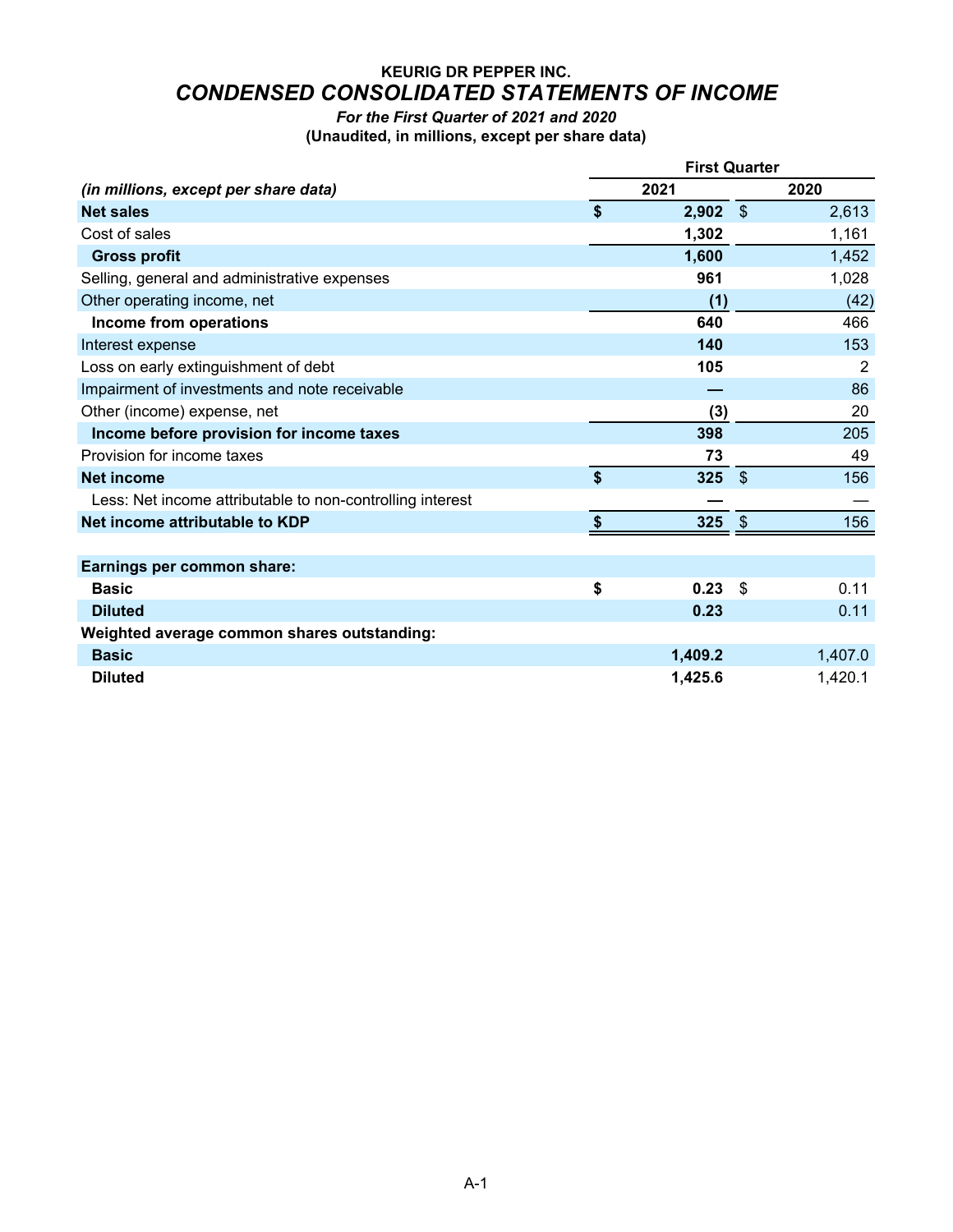# **KEURIG DR PEPPER INC.** *CONDENSED CONSOLIDATED BALANCE SHEETS*

*As of March 31, 2021 and December 31, 2020*

| (Unaudited, in millions, except shares and per share data) |  |  |
|------------------------------------------------------------|--|--|
|------------------------------------------------------------|--|--|

|                                                                                                                                                                                               | March 31,    | December 31,  |        |  |  |
|-----------------------------------------------------------------------------------------------------------------------------------------------------------------------------------------------|--------------|---------------|--------|--|--|
| (in millions, except share and per share data)                                                                                                                                                | 2021         | 2020          |        |  |  |
| <b>Assets</b>                                                                                                                                                                                 |              |               |        |  |  |
| Current assets:                                                                                                                                                                               |              |               |        |  |  |
| Cash and cash equivalents                                                                                                                                                                     | \$<br>335    | \$            | 240    |  |  |
| Restricted cash and restricted cash equivalents                                                                                                                                               | 14           |               | 15     |  |  |
| Trade accounts receivable, net                                                                                                                                                                | 1,065        |               | 1,048  |  |  |
| Inventories                                                                                                                                                                                   | 841          |               | 762    |  |  |
| Prepaid expenses and other current assets                                                                                                                                                     | 410          |               | 323    |  |  |
| <b>Total current assets</b>                                                                                                                                                                   | 2,665        |               | 2,388  |  |  |
| Property, plant and equipment, net                                                                                                                                                            | 2,261        |               | 2,212  |  |  |
| Investments in unconsolidated affiliates                                                                                                                                                      | 88           |               | 88     |  |  |
| Goodwill                                                                                                                                                                                      | 20,209       |               | 20,184 |  |  |
| Other intangible assets, net                                                                                                                                                                  | 23,949       |               | 23,968 |  |  |
| Other non-current assets                                                                                                                                                                      | 1,187        |               | 894    |  |  |
| Deferred tax assets                                                                                                                                                                           | 44           |               | 45     |  |  |
| <b>Total assets</b>                                                                                                                                                                           | \$<br>50,403 | $\sqrt[6]{3}$ | 49,779 |  |  |
| <b>Liabilities and Stockholders' Equity</b>                                                                                                                                                   |              |               |        |  |  |
| <b>Current liabilities:</b>                                                                                                                                                                   |              |               |        |  |  |
| Accounts payable                                                                                                                                                                              | \$<br>3,871  | \$            | 3,740  |  |  |
| Accrued expenses                                                                                                                                                                              | 989          |               | 1,040  |  |  |
| Structured payables                                                                                                                                                                           | 148          |               | 153    |  |  |
| Short-term borrowings and current portion of long-term obligations                                                                                                                            | 1,750        |               | 2,345  |  |  |
| Other current liabilities                                                                                                                                                                     | 467          |               | 416    |  |  |
| <b>Total current liabilities</b>                                                                                                                                                              | 7,225        |               | 7,694  |  |  |
| Long-term obligations                                                                                                                                                                         | 11,715       |               | 11,143 |  |  |
| Deferred tax liabilities                                                                                                                                                                      | 6,025        |               | 5,993  |  |  |
| Other non-current liabilities                                                                                                                                                                 | 1,367        |               | 1,119  |  |  |
| <b>Total liabilities</b>                                                                                                                                                                      | 26,332       |               | 25,949 |  |  |
| Commitments and contingencies                                                                                                                                                                 |              |               |        |  |  |
| Stockholders' equity:                                                                                                                                                                         |              |               |        |  |  |
| Preferred stock, \$0.01 par value, 15,000,000 shares authorized, no shares issued                                                                                                             |              |               |        |  |  |
| Common stock, \$0.01 par value, 2,000,000,000 shares authorized, 1,417,325,379 and<br>1,407,260,676 shares issued and outstanding as of March 31, 2021 and December 31,<br>2020, respectively | 14           |               | 14     |  |  |
| Additional paid-in capital                                                                                                                                                                    | 21,718       |               | 21,677 |  |  |
| <b>Retained earnings</b>                                                                                                                                                                      | 2,174        |               | 2,061  |  |  |
| Accumulated other comprehensive (income) loss                                                                                                                                                 | 164          |               | 77     |  |  |
| Total stockholders' equity                                                                                                                                                                    | 24,070       |               | 23,829 |  |  |
| Non-controlling interest                                                                                                                                                                      | 1            |               |        |  |  |
| <b>Total equity</b>                                                                                                                                                                           | 24,071       |               | 23,828 |  |  |
| Total liabilities and stockholders' equity                                                                                                                                                    | \$<br>50,403 | $\sqrt{3}$    | 49,777 |  |  |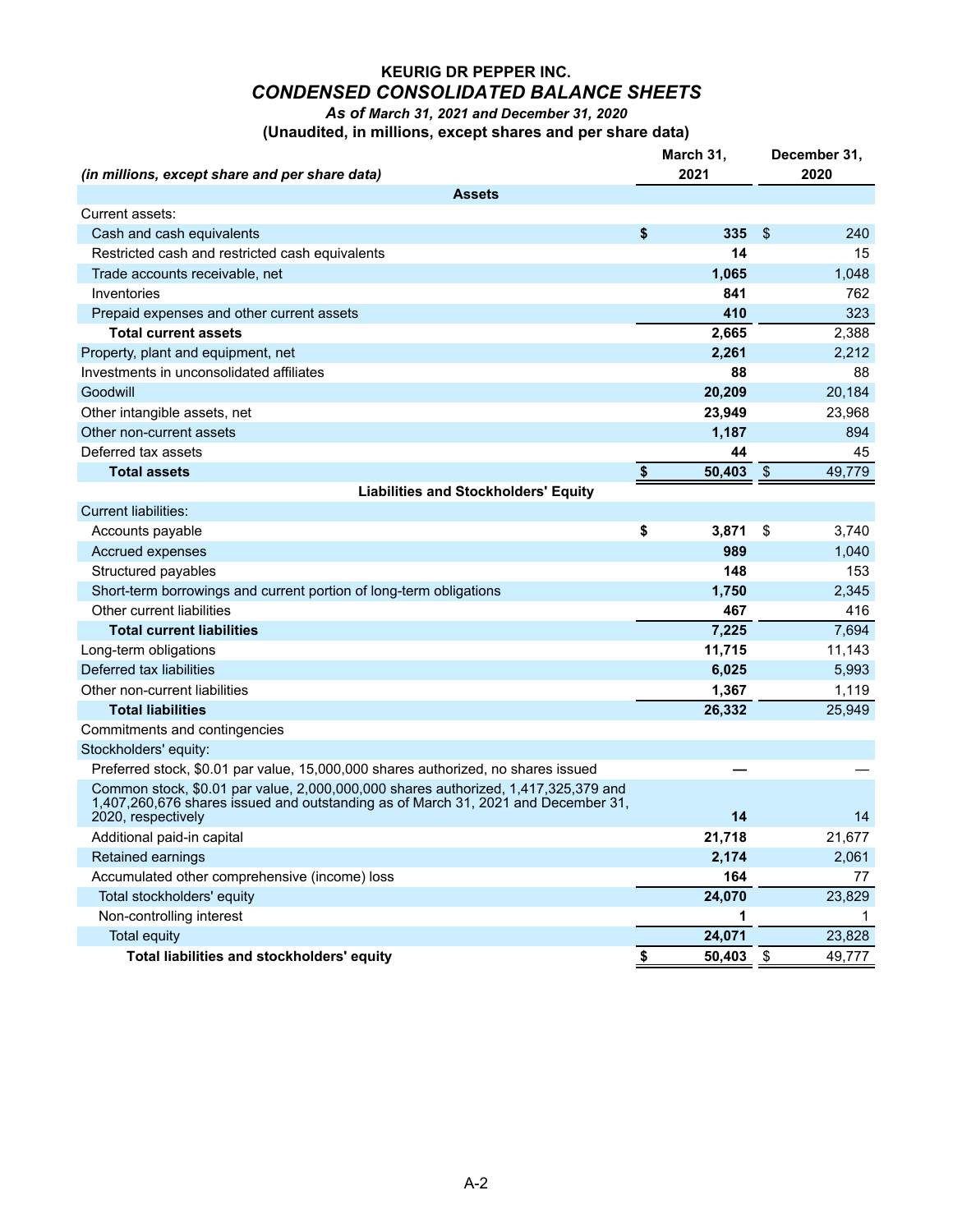## **KEURIG DR PEPPER INC.** *CONDENSED CONSOLIDATED STATEMENTS OF CASH FLOWS*

*For The First Quarter of 2021 and 2020*

**(Unaudited, in millions)**

|                                                                                   | <b>First Quarter</b>    |              |            |                 |
|-----------------------------------------------------------------------------------|-------------------------|--------------|------------|-----------------|
| (in millions)                                                                     |                         | 2021         |            | 2020            |
| <b>Operating activities:</b>                                                      |                         |              |            |                 |
| Net income                                                                        | \$                      | 325          | \$         | 156             |
| Adjustments to reconcile net income to net cash provided by operating activities: |                         |              |            |                 |
| Depreciation expense                                                              |                         | 102          |            | 98              |
| Amortization of intangibles                                                       |                         | 33           |            | 33              |
| Other amortization expense                                                        |                         | 40           |            | 32              |
| Provision for sales returns                                                       |                         | 19           |            | $\overline{7}$  |
| Deferred income taxes                                                             |                         | 11           |            | (5)             |
| Employee stock-based compensation expense                                         |                         | 25           |            | 19              |
| Loss on early extinguishment of debt                                              |                         | 105          |            | 2               |
| Gain on disposal of property, plant and equipment                                 |                         | (1)          |            | (43)            |
| Unrealized (gain) loss on foreign currency                                        |                         | (10)         |            | 22              |
| Unrealized (gain) loss on derivatives                                             |                         | (41)         |            | 43              |
| Equity in loss of unconsolidated affiliates                                       |                         |              |            | 15              |
| Impairment on investments and note receivable of unconsolidated affiliate         |                         |              |            | 86              |
| Other, net                                                                        |                         | 15           |            | 22              |
| Changes in assets and liabilities:                                                |                         |              |            |                 |
| Trade accounts receivable                                                         |                         | (37)         |            | 42              |
| Inventories                                                                       |                         | (77)         |            | (38)            |
| Income taxes receivable and payables, net                                         |                         | 25           |            | (29)            |
| Other current and non-current assets                                              |                         | (295)        |            | (179)           |
| Accounts payable and accrued expenses                                             |                         | 121          |            | 150             |
| Other current and non-current liabilities                                         |                         | 186          |            | (19)            |
| Net change in operating assets and liabilities                                    |                         | (77)         |            | (73)            |
| Net cash provided by operating activities                                         |                         | 546          |            | 414             |
| <b>Investing activities:</b>                                                      |                         |              |            |                 |
| Purchases of property, plant and equipment                                        |                         | (95)         |            | (151)           |
| Proceeds from sales of property, plant and equipment                              |                         | 7            |            | 201             |
| Purchases of intangibles                                                          |                         | (12)         |            | (15)            |
| Issuance of related party note receivable                                         |                         |              |            | (6)             |
| Other, net                                                                        |                         | 1            |            | $\sqrt{5}$      |
| Net cash (used in) provided by investing activities                               |                         | (99)         |            | $\overline{34}$ |
| <b>Financing activities:</b>                                                      |                         |              |            |                 |
| Proceeds from issuance of common stock                                            |                         | 140          |            |                 |
| Proceeds from unsecured credit facility                                           |                         |              |            | 1,000           |
| Proceeds from senior unsecured notes                                              |                         | 2,150        |            |                 |
| Net payment of commercial paper                                                   |                         |              |            | (387)           |
| Proceeds from structured payables                                                 |                         | 35           |            | 44              |
| Payments on structured payables                                                   |                         | (41)         |            | (107)           |
| Payments on Notes                                                                 |                         | (1, 845)     |            | (250)           |
| Payments on term loan                                                             |                         | (425)        |            | (405)           |
| Payments on finance leases                                                        |                         | (15)         |            | (13)            |
| Cash dividends paid                                                               |                         | (192)        |            | (212)           |
| Tax witholdings related to net share settlements                                  |                         | (125)        |            |                 |
| Other, net                                                                        |                         | (37)         |            | $\overline{2}$  |
| Net cash used in financing activities                                             |                         | (355)        |            | (328)           |
| Cash, cash equivalents, restricted cash, and restricted cash equivalents:         |                         |              |            |                 |
| Net change from operating, investing and financing activities                     |                         | 92           |            | 120             |
| Effect of exchange rate changes                                                   |                         | $\mathbf{2}$ |            | (8)             |
| Beginning balance                                                                 |                         | 255          |            | 111             |
| <b>Ending balance</b>                                                             | $\overline{\mathbf{3}}$ | 349          | $\sqrt{3}$ | 223             |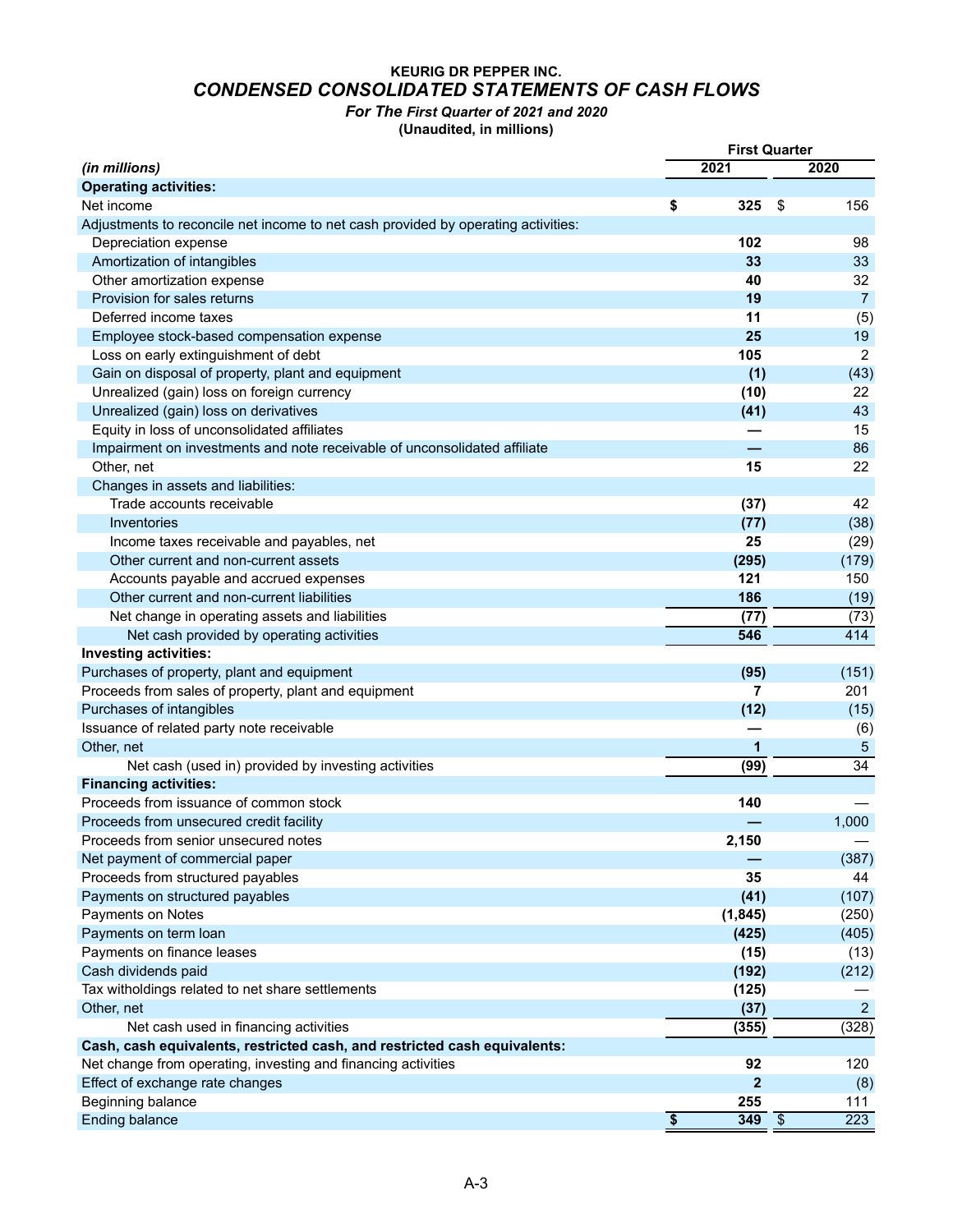### **KEURIG DR PEPPER INC. RECONCILIATION OF SEGMENT INFORMATION (Unaudited)**

|                                     |           | <b>First Quarter</b> |       |  |  |  |  |  |  |  |
|-------------------------------------|-----------|----------------------|-------|--|--|--|--|--|--|--|
| (in millions)                       | 2021      |                      | 2020  |  |  |  |  |  |  |  |
| <b>Net Sales</b>                    |           |                      |       |  |  |  |  |  |  |  |
| <b>Coffee Systems</b>               | \$        | $1,142$ \$           | 973   |  |  |  |  |  |  |  |
| Packaged Beverages                  | 1,307     |                      | 1,217 |  |  |  |  |  |  |  |
| <b>Beverage Concentrates</b>        | 328       |                      | 306   |  |  |  |  |  |  |  |
| Latin America Beverages             | 125       |                      | 117   |  |  |  |  |  |  |  |
| <b>Total net sales</b>              | 2,902     | -\$                  | 2,613 |  |  |  |  |  |  |  |
|                                     |           |                      |       |  |  |  |  |  |  |  |
| <b>Income from Operations</b>       |           |                      |       |  |  |  |  |  |  |  |
| <b>Coffee Systems</b>               | \$        | 336<br>-\$           | 272   |  |  |  |  |  |  |  |
| <b>Packaged Beverages</b>           | 175       |                      | 189   |  |  |  |  |  |  |  |
| <b>Beverage Concentrates</b>        | 238       |                      | 197   |  |  |  |  |  |  |  |
| Latin America Beverages             |           | 22                   | 27    |  |  |  |  |  |  |  |
| Unallocated corporate costs         | (131)     |                      | (219) |  |  |  |  |  |  |  |
| <b>Total income from operations</b> | \$<br>640 | \$                   | 466   |  |  |  |  |  |  |  |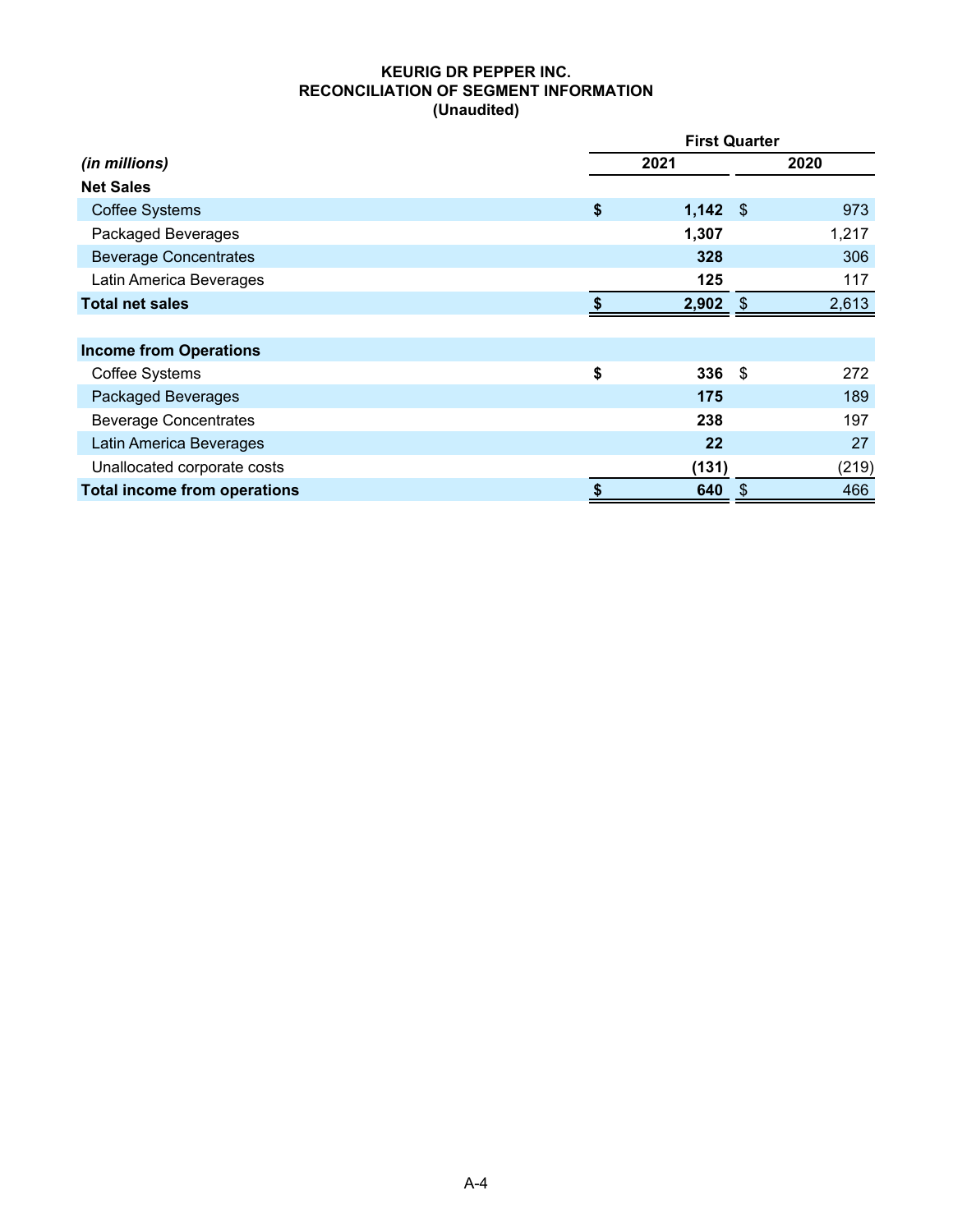### **KEURIG DR PEPPER INC. RECONCILIATION OF CERTAIN NON-GAAP INFORMATION (Unaudited)**

The company reports its financial results in accordance with U.S. GAAP. However, management believes that certain non-GAAP financial measures that reflect the way management evaluates the business may provide investors with additional information regarding the company's results, trends and ongoing performance on a comparable basis.

For the first quarter of 2021 and 2020, we define our Adjusted non-GAAP financial measures as certain financial statement captions and metrics adjusted for certain items affecting comparability. The items affecting comparability are defined below.

Specifically, investors should consider the following with respect to our financial results:

**Adjusted**: Defined as certain financial statement captions and metrics adjusted for certain items affecting comparability.

**Items affecting comparability**: Defined as certain items that are excluded for comparison to prior year periods, adjusted for the tax impact as applicable. Tax impact is determined based upon an approximate rate for each item. For each period, management adjusts for (i) the unrealized mark-to-market impact of derivative instruments not designated as hedges in accordance with U.S. GAAP and do not have an offsetting risk reflected within the financial results; (ii) the amortization associated with definite-lived intangible assets; (iii) the amortization of the deferred financing costs associated with the DPS Merger; (iv) the amortization of the fair value adjustment of the senior unsecured notes obtained as a result of the DPS Merger; (v) stock compensation expense and the associated windfall tax benefit attributable to the matching awards made to employees who made an initial investment in KDP; and (vi) other certain items that are excluded for comparison purposes to prior year periods.

For the first quarter of 2021, the other certain items excluded for comparison purposes include (i) restructuring and integration expenses related to significant business combinations; (ii) productivity expenses; (iii) costs related to significant non-routine legal matters; (iv) the loss on early extinguishment of debt related to the redemption of debt; (v) incremental costs to our operations related to risks associated with the COVID-19 pandemic; and (vi) gains from insurance recoveries related to the February 2019 organized malware attack on our business operation networks in the Coffee Systems segment.

For the first quarter of 2020, the other certain items excluded for comparison purposes include (i) restructuring and integration expenses related to significant business combinations; (ii) productivity expenses; (iii) transaction costs for significant business combinations (completed or abandoned) excluding the DPS Merger; (iv) costs related to significant non-routine legal matters; (v) the loss on early extinguishment of debt related to the redemption of debt, (vi) incremental costs to our operations related to risks associated with the COVID-19 pandemic and (vii) impairment recognized on equity method investment with Bedford.

Incremental costs to our operations related to risks associated with the COVID-19 pandemic include incremental expenses incurred to either maintain the health and safety of our front-line employees or temporarily increase compensation to such employees to ensure essential operations continue during the pandemic. We believe removing these costs reflects how management views our business results on a consistent basis. See *Impact of COVID-19 on our Financial Statements* for further information.

For the first quarter of 2021 and 2020, the supplemental financial data set forth below includes reconciliations of Adjusted income from operations, Adjusted net income and Adjusted diluted EPS to the applicable financial measure presented in the unaudited condensed consolidated financial statement for the same period.

Reconciliations for these items are provided in the tables below.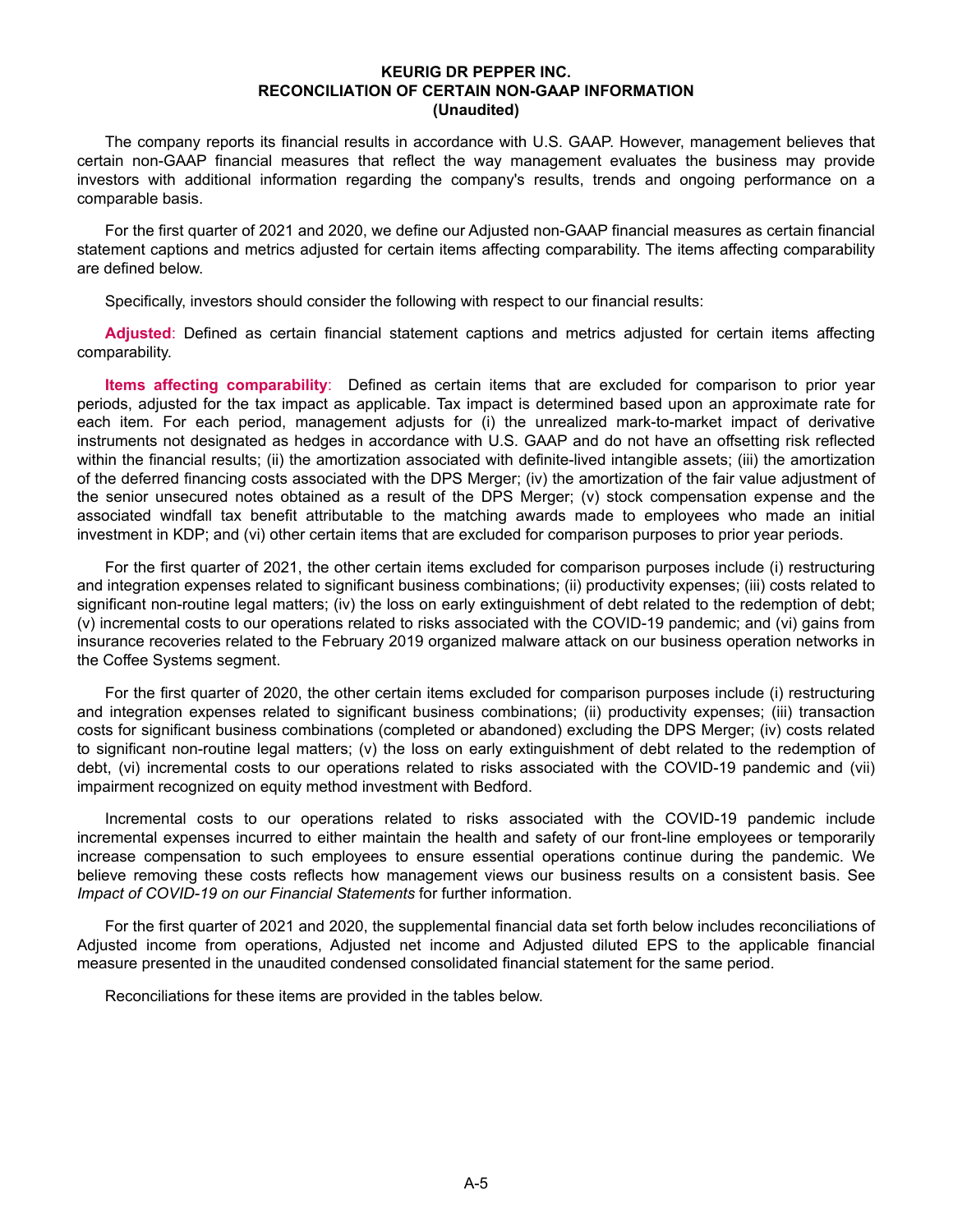### **KEURIG DR PEPPER INC. RECONCILIATION OF CERTAIN REPORTED ITEMS TO CERTAIN NON-GAAP ADJUSTED ITEMS For the First Quarter of 2021 (Unaudited, in millions, except per share data)**

|                                     | Cost of sales |       | Gross profit Gross margin |       |              | Selling, general and<br>administrative expenses |      | Income from<br>operations | <b>Operating margin</b> |        |
|-------------------------------------|---------------|-------|---------------------------|-------|--------------|-------------------------------------------------|------|---------------------------|-------------------------|--------|
| Reported                            | D             | 1,302 | \$                        | 1,600 | 55.1 % \$    |                                                 | 961  | -\$                       | 640                     | 22.1 % |
| Items Affecting Comparability:      |               |       |                           |       |              |                                                 |      |                           |                         |        |
| Mark to market                      |               | 9     |                           | (9)   |              |                                                 | 29   |                           | (38)                    |        |
| Amortization of intangibles         |               |       |                           |       |              |                                                 | (33) |                           | 33                      |        |
| Stock compensation                  |               |       |                           |       |              |                                                 | (6)  |                           | 6                       |        |
| Restructuring and integration costs |               |       |                           |       |              |                                                 | (43) |                           | 43                      |        |
| Productivity                        |               | (8)   |                           | 8     |              |                                                 | (25) |                           | 33                      |        |
| Nonroutine legal matters            |               |       |                           |       |              |                                                 | (10) |                           | 10                      |        |
| COVID-19                            |               | (12)  |                           | 12    |              |                                                 | (4)  |                           | 16                      |        |
| Malware incident                    |               |       |                           |       |              |                                                 | ົ    |                           | (2)                     |        |
| Adjusted                            |               | 1,291 |                           | 1,611 | $55.5 \%$ \$ |                                                 | 871  |                           | 741                     | 25.5 % |

|                                            | <b>Interest</b><br>expense |     | Loss on early<br>extinguishment<br>of debt |       | Income before<br>provision for<br>income taxes |                | <b>Provision for</b><br>income taxes | <b>Effective tax</b><br>rate | Net income<br>attributable to<br><b>KDP</b> | <b>Diluted</b><br>earnings per<br>share |        |
|--------------------------------------------|----------------------------|-----|--------------------------------------------|-------|------------------------------------------------|----------------|--------------------------------------|------------------------------|---------------------------------------------|-----------------------------------------|--------|
| Reported                                   |                            | 140 | - \$                                       | 105   | \$                                             | 398            | 73<br>\$                             | $18.3 \%$ \$                 | 325                                         | $\mathbf{S}$                            | 0.23   |
| Items Affecting Comparability:             |                            |     |                                            |       |                                                |                |                                      |                              |                                             |                                         |        |
| Mark to market                             |                            | 8   |                                            |       |                                                | (46)           | (11)                                 |                              | (35)                                        |                                         | (0.02) |
| Amortization of intangibles                |                            |     |                                            |       |                                                | 33             | 8                                    |                              | 25                                          |                                         | 0.02   |
| Amortization of deferred financing costs   |                            | (3) |                                            | —     |                                                | 3              | —                                    |                              | 3                                           |                                         |        |
| Amortization of fair value debt adjustment |                            | (6) |                                            |       |                                                | 6              | 2                                    |                              | 4                                           |                                         |        |
| Stock compensation                         |                            |     |                                            |       |                                                | $6\phantom{1}$ | 12                                   |                              | (6)                                         |                                         |        |
| Restructuring and integration costs        |                            |     |                                            |       |                                                | 43             | 11                                   |                              | 32                                          |                                         | 0.02   |
| Productivity                               |                            |     |                                            |       |                                                | 33             | 8                                    |                              | 25                                          |                                         | 0.02   |
| Loss on early extinguishment of debt       |                            |     |                                            | (105) |                                                | 105            | 25                                   |                              | 80                                          |                                         | 0.06   |
| Nonroutine legal matters                   |                            |     |                                            |       |                                                | 10             | 2                                    |                              | 8                                           |                                         | 0.01   |
| COVID-19                                   |                            |     |                                            |       |                                                | 16             | 4                                    |                              | 12                                          |                                         | 0.01   |
| Malware incident                           |                            |     |                                            |       |                                                | (2)            |                                      |                              | (2)                                         |                                         |        |
| Adjusted                                   |                            | 139 |                                            |       |                                                | 605            | 134                                  | 22.1 %                       | 471                                         |                                         | 0.33   |

*Diluted earnings per common share may not foot due to rounding.*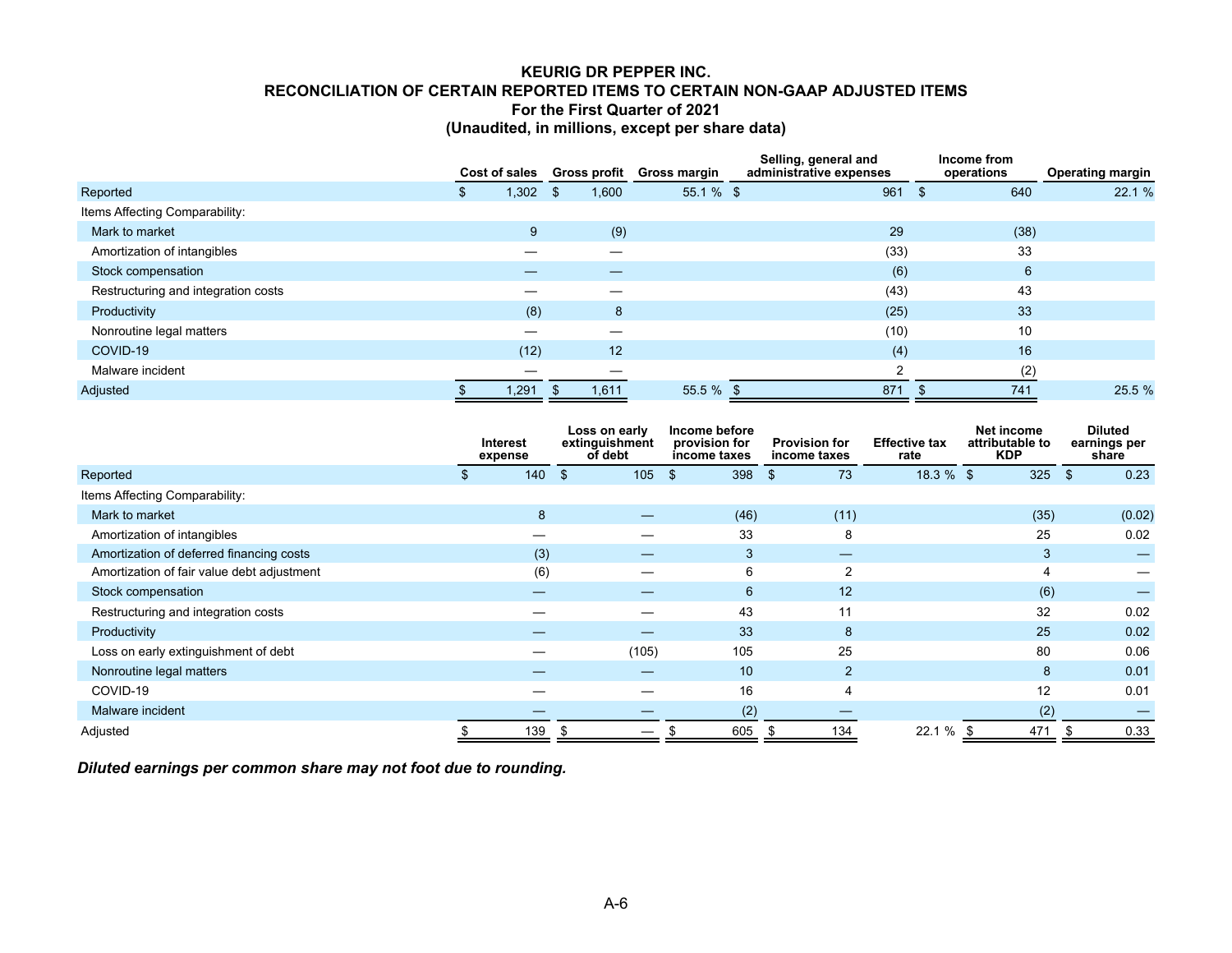### **KEURIG DR PEPPER INC. RECONCILIATION OF CERTAIN REPORTED ITEMS TO CERTAIN NON-GAAP ADJUSTED ITEMS For the First Quarter of 2020 (Unaudited, in millions, except per share data)**

|                                     | Cost of sales |       |     | <b>Gross profit</b> | <b>Gross</b><br>margin | Selling, general<br>and administrative<br>expenses |       | Income from<br>operations |     | Operating<br>margin |
|-------------------------------------|---------------|-------|-----|---------------------|------------------------|----------------------------------------------------|-------|---------------------------|-----|---------------------|
| Reported                            | Эħ.           | 1,161 | -\$ | 1,452               | $55.6 \%$ \$           |                                                    | 1,028 | - \$                      | 466 | 17.8 %              |
| Items Affecting Comparability:      |               |       |     |                     |                        |                                                    |       |                           |     |                     |
| Mark to market                      |               | (15)  |     | 15                  |                        |                                                    | (43)  |                           | 58  |                     |
| Amortization of intangibles         |               |       |     | –                   |                        |                                                    | (33)  |                           | 33  |                     |
| Stock compensation                  |               |       |     |                     |                        |                                                    | (7)   |                           |     |                     |
| Restructuring and integration costs |               |       |     |                     |                        |                                                    | (52)  |                           | 52  |                     |
| Productivity                        |               | (16)  |     | 16                  |                        |                                                    | (38)  |                           | 54  |                     |
| Nonroutine legal matters            |               |       |     |                     |                        |                                                    | (9)   |                           | 9   |                     |
| COVID-19                            |               | (1)   |     |                     |                        |                                                    | (4)   |                           | 5   |                     |
| Adjusted                            |               | 1,129 |     | 1,484               | 56.8 % \$              |                                                    | 842   |                           | 684 | 26.2 %              |

|                                              | <b>Interest</b><br>expense |                | Loss on early<br>extinguishment<br>of debt | Impairment of<br>investment and<br>note receivable |               | Income before<br>provision for<br>income taxes | <b>Provision for</b><br>income taxes | <b>Effective</b><br>tax rate | Net<br>income         | <b>Diluted</b><br>earnings<br>per share |      |
|----------------------------------------------|----------------------------|----------------|--------------------------------------------|----------------------------------------------------|---------------|------------------------------------------------|--------------------------------------|------------------------------|-----------------------|-----------------------------------------|------|
| Reported                                     | 153                        | $\mathfrak{F}$ | $\overline{2}$                             | 86<br>$\mathfrak{s}$                               | $\mathbf{\$}$ | 205                                            | 49<br>\$                             | $23.9 \%$ \$                 | 156                   | $\mathfrak{L}$                          | 0.11 |
| Items Affecting Comparability:               |                            |                |                                            |                                                    |               |                                                |                                      |                              |                       |                                         |      |
| Mark to market                               | (24)                       |                |                                            |                                                    |               | 82                                             | 21                                   |                              | 61                    |                                         | 0.04 |
| Amortization of intangibles                  |                            |                |                                            |                                                    |               | 33                                             | 9                                    |                              | 24                    |                                         | 0.02 |
| Amortization of deferred financing costs     | (3)                        |                |                                            |                                                    |               | 3                                              |                                      |                              | $\overline{2}$        |                                         |      |
| Amortization of fair value debt adjustment   | (6)                        |                |                                            |                                                    |               | 6                                              | 2                                    |                              | $\boldsymbol{\Delta}$ |                                         |      |
| Stock compensation                           |                            |                |                                            |                                                    |               | 7                                              |                                      |                              | 6                     |                                         |      |
| Restructuring and integration costs          |                            |                |                                            |                                                    |               | 52                                             | 14                                   |                              | 38                    |                                         | 0.03 |
| Productivity                                 |                            |                |                                            |                                                    |               | 54                                             | 15                                   |                              | 39                    |                                         | 0.03 |
| Loss on early extinguishment of debt         |                            |                | (2)                                        |                                                    |               | $\overline{2}$                                 |                                      |                              | $\overline{2}$        |                                         |      |
| Impairment of investment and note receivable |                            |                |                                            | (86)                                               |               | 86                                             | 21                                   |                              | 65                    |                                         | 0.05 |
| Nonroutine legal matters                     |                            |                |                                            |                                                    |               | 9                                              | $\overline{2}$                       |                              |                       |                                         |      |
| COVID-19                                     |                            |                |                                            |                                                    |               | 5                                              |                                      |                              |                       |                                         |      |
| Adjusted                                     | 120                        |                |                                            |                                                    |               | 544                                            | 136                                  | 25.0 %                       | 408<br>- \$           |                                         | 0.29 |

*Diluted earnings per common share may not foot due to rounding.*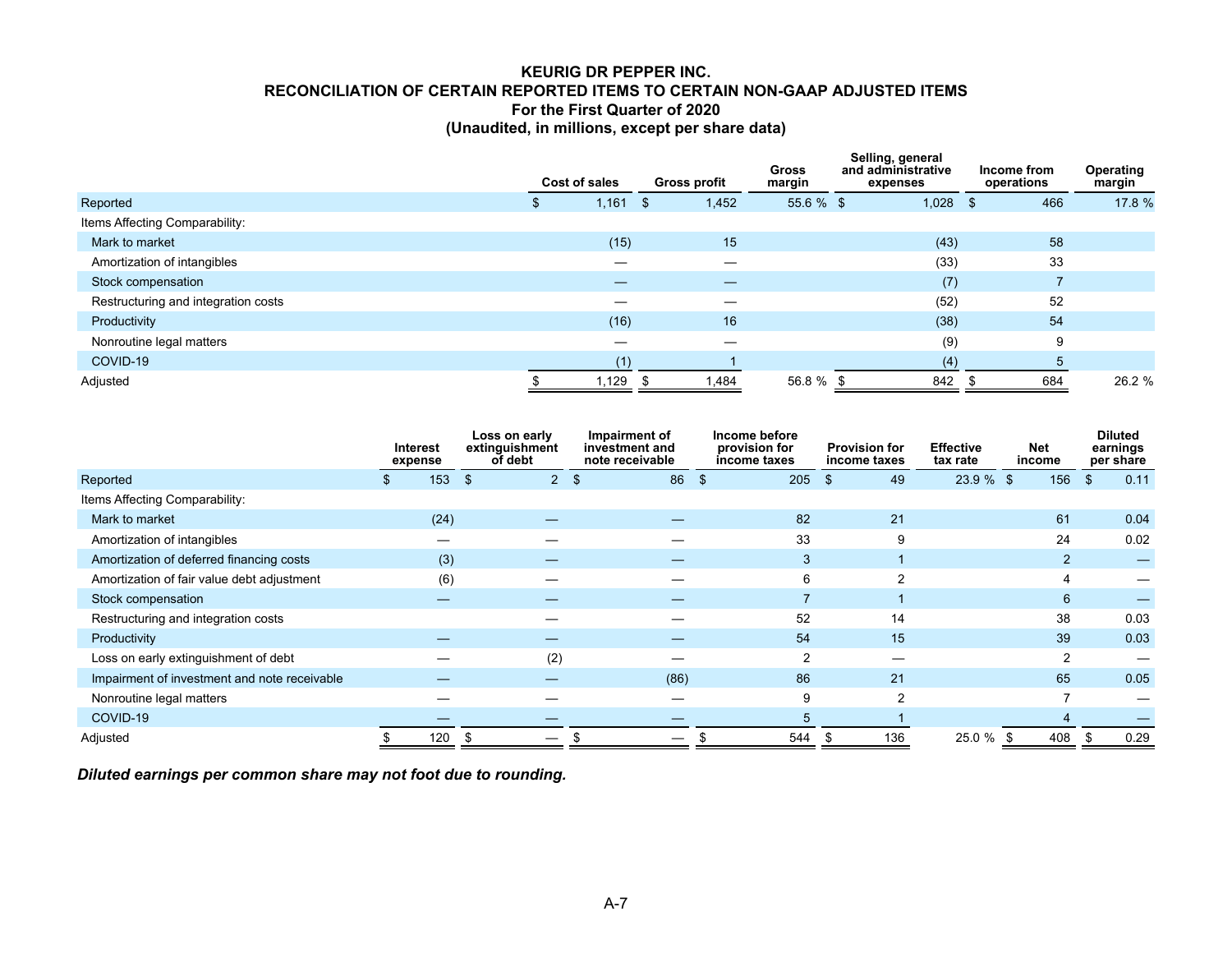### **KEURIG DR PEPPER INC. RECONCILIATION OF SEGMENT ITEMS TO CERTAIN NON-GAAP ADJUSTED SEGMENT ITEMS (Unaudited)**

|                                     |                           |       | <b>Items</b><br><b>Affecting</b> |               | <b>Adjusted</b> |
|-------------------------------------|---------------------------|-------|----------------------------------|---------------|-----------------|
| (in millions)                       | <b>Reported</b>           |       | <b>Comparability</b>             |               | <b>GAAP</b>     |
| For the first quarter of 2021:      |                           |       |                                  |               |                 |
| <b>Income from Operations</b>       |                           |       |                                  |               |                 |
| <b>Coffee Systems</b>               | \$                        | 336   | $53$ \$<br>-\$                   |               | 389             |
| Packaged Beverages                  |                           | 175   | 22                               |               | 197             |
| <b>Beverage Concentrates</b>        |                           | 238   | 1                                |               | 239             |
| Latin America Beverages             |                           | 22    | 1                                |               | 23              |
| Unallocated corporate costs         |                           | (131) | 24                               |               | (107)           |
| <b>Total income from operations</b> |                           | 640   | 101<br>- \$                      | \$            | 741             |
|                                     |                           |       |                                  |               |                 |
| For the first quarter of 2020:      |                           |       |                                  |               |                 |
| <b>Income from Operations</b>       |                           |       |                                  |               |                 |
| <b>Coffee Systems</b>               | \$                        | 272   | \$<br>75                         | \$            | 347             |
| <b>Packaged Beverages</b>           |                           | 189   | 14                               |               | 203             |
| <b>Beverage Concentrates</b>        |                           | 197   |                                  |               | 197             |
| Latin America Beverages             |                           | 27    |                                  |               | 27              |
| Unallocated corporate costs         |                           | (219) | 129                              |               | (90)            |
| <b>Total income from operations</b> | $\boldsymbol{\mathsf{S}}$ | 466   | 218<br>\$                        | $\frac{1}{2}$ | 684             |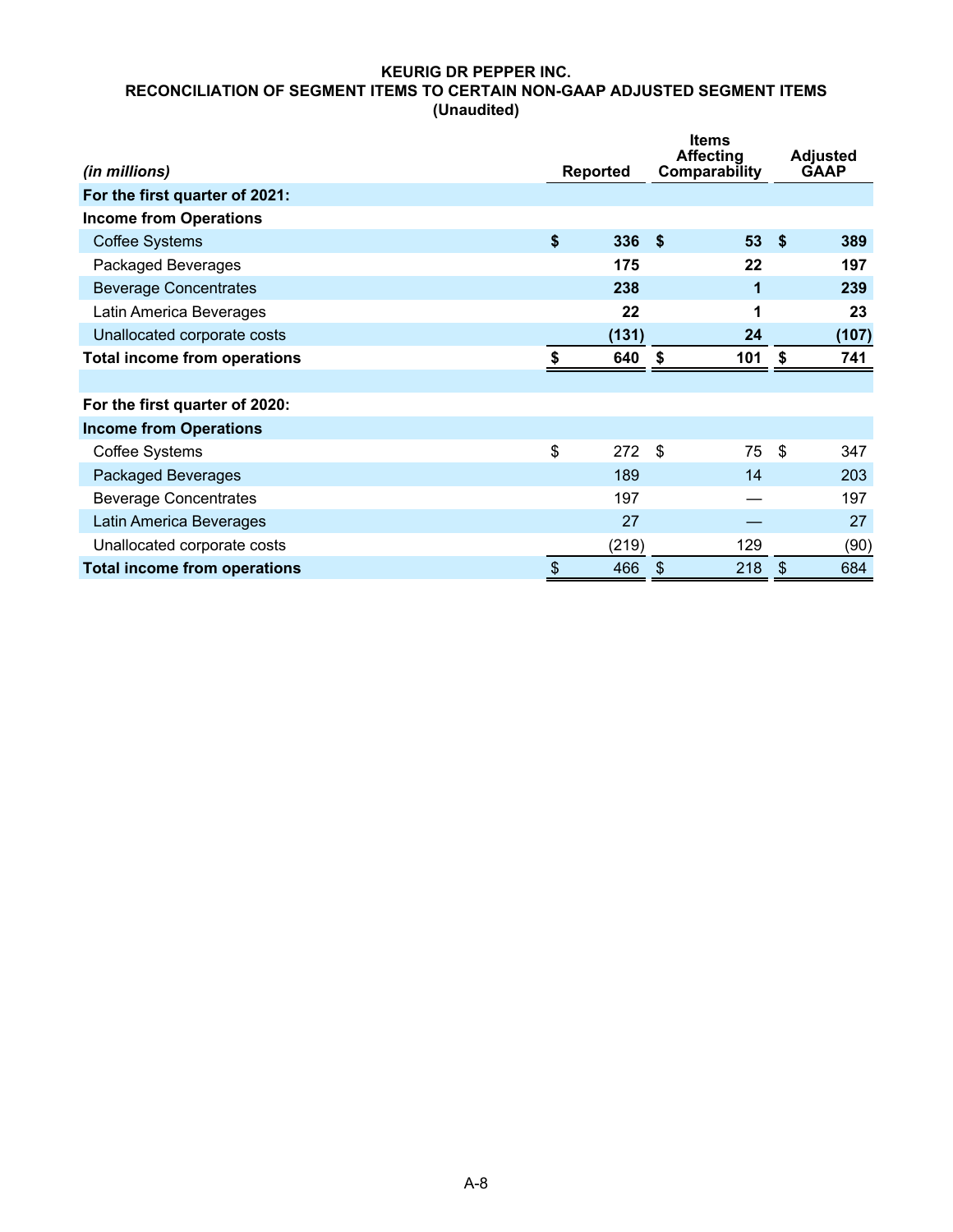### **KEURIG DR PEPPER INC. RECONCILIATION OF ADJUSTED EBITDA AND MANAGEMENT LEVERAGE RATIO (Unaudited)**

### *(in millions, except for ratio)*

# **ADJUSTED EBITDA RECONCILIATION - LAST TWELVE MONTHS**

| <b>Net income</b>                                      | \$                        | 1,494     |
|--------------------------------------------------------|---------------------------|-----------|
| Interest expense                                       |                           | 591       |
| Provision for income taxes                             |                           | 452       |
| Loss on early extinguishment of debt                   |                           | 107       |
| Impairment of investments and not receivable           |                           | 16        |
| Impairment of intangible assets                        |                           | 67        |
| Other (income) expense, net                            |                           | (6)       |
| Depreciation expense                                   |                           | 366       |
| Other amortization                                     |                           | 166       |
| Amortization of intangibles                            |                           | 133       |
| <b>EBITDA</b>                                          | $\boldsymbol{\mathsf{S}}$ | 3,386     |
| Items affecting comparability:                         |                           |           |
| Restructuring and integration expenses                 | \$                        | 190       |
| Productivity                                           |                           | 92        |
| Nonroutine legal matters                               |                           | 58        |
| Stock compensation                                     |                           | 26        |
| COVID-19                                               |                           | 139       |
| Malware incident                                       |                           | (2)       |
| Mark to market                                         |                           | (124)     |
| <b>Adjusted EBITDA</b>                                 | \$                        | 3,765     |
|                                                        |                           |           |
|                                                        |                           | March 31, |
|                                                        |                           | 2021      |
| Principal amounts of:                                  |                           |           |
| Commercial paper notes                                 | \$                        |           |
| Term loan                                              |                           |           |
| <b>KDP Revolver</b>                                    |                           |           |
| Senior unsecured notes                                 |                           | 13,625    |
| <b>Total principal amounts</b>                         |                           | 13,625    |
| Less: Cash and cash equivalents                        |                           | 335       |
| Total principal amounts less cash and cash equivalents | \$                        | 13,290    |
|                                                        |                           |           |
| March 31, 2021 Management Leverage Ratio               |                           | 3.5       |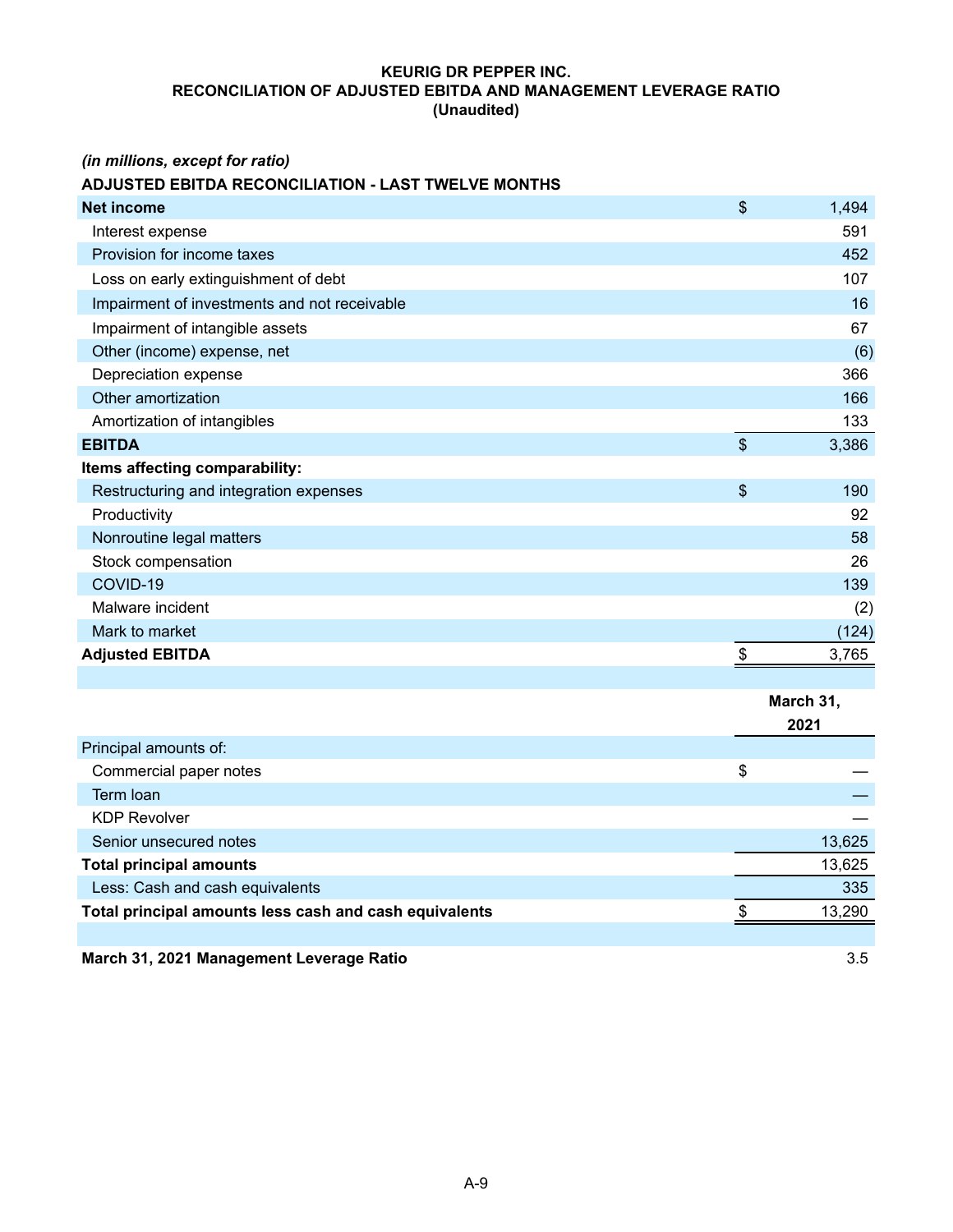### **KEURIG DR PEPPER INC. RECONCILIATION OF ADJUSTED EBITDA - LAST TWELVE MONTHS (Unaudited)**

| (in millions)                                 |                         | <b>SECOND</b><br><b>QUARTER</b><br><b>OF 2020</b> |                         | <b>THIRD</b><br><b>QUARTER</b><br><b>OF 2020</b> |                | <b>FOURTH</b><br><b>QUARTER</b><br><b>OF 2020</b> | <b>FIRST</b><br><b>QUARTER</b><br><b>OF 2021</b> |      |                         | <b>LAST</b><br>TWELVE<br><b>MONTHS</b> |
|-----------------------------------------------|-------------------------|---------------------------------------------------|-------------------------|--------------------------------------------------|----------------|---------------------------------------------------|--------------------------------------------------|------|-------------------------|----------------------------------------|
| <b>Net income</b>                             | $\sqrt[6]{\frac{1}{2}}$ | 298                                               | $\mathfrak{L}$          | 443                                              | $\mathfrak{S}$ | 428                                               | $\mathfrak{L}$                                   | 325  | \$                      | 1,494                                  |
| Interest expense                              |                         | 157                                               |                         | 148                                              |                | 146                                               |                                                  | 140  |                         | 591                                    |
| Provision for income taxes                    |                         | 108                                               |                         | 141                                              |                | 130                                               |                                                  | 73   |                         | 452                                    |
| Loss on early extinguishment of debt          |                         | 2                                                 |                         |                                                  |                |                                                   |                                                  | 105  |                         | 107                                    |
| Impairment on investments and note receivable |                         |                                                   |                         | 16                                               |                |                                                   |                                                  |      |                         | 16                                     |
| Impairment of intangible assets               |                         |                                                   |                         |                                                  |                | 67                                                |                                                  |      |                         | 67                                     |
| Other (income) expense, net                   |                         | (4)                                               |                         | 5                                                |                | (4)                                               |                                                  | (3)  |                         | (6)                                    |
| Depreciation expense                          |                         | 85                                                |                         | 89                                               |                | 90                                                |                                                  | 102  |                         | 366                                    |
| Other amortization                            |                         | 44                                                |                         | 42                                               |                | 40                                                |                                                  | 40   |                         | 166                                    |
| Amortization of intangibles                   |                         | 33                                                |                         | 34                                               |                | 33                                                |                                                  | 33   |                         | 133                                    |
| <b>EBITDA</b>                                 | $\mathfrak{S}$          | 723                                               | $\sqrt[6]{\frac{1}{2}}$ | 918                                              | $\mathfrak{L}$ | 930                                               | $\mathfrak{L}$                                   | 815  | $\mathfrak{L}$          | 3,386                                  |
| Items affecting comparability:                |                         |                                                   |                         |                                                  |                |                                                   |                                                  |      |                         |                                        |
| Restructuring and integration expenses        | $\sqrt[6]{\frac{1}{2}}$ | 52                                                | \$                      | 39                                               | $\mathfrak{L}$ | 56                                                | $\sqrt[6]{\frac{1}{2}}$                          | 43   | $\sqrt[6]{\frac{1}{2}}$ | 190                                    |
| Productivity                                  |                         | 18                                                |                         | 26                                               |                | 22                                                |                                                  | 26   |                         | 92                                     |
| Nonroutine legal matters                      |                         | 26                                                |                         | 8                                                |                | 14                                                |                                                  | 10   |                         | 58                                     |
| Stock compensation                            |                         | 8                                                 |                         | 6                                                |                | 6                                                 |                                                  | 6    |                         | 26                                     |
| COVID-19                                      |                         | 63                                                |                         | 49                                               |                | 11                                                |                                                  | 16   |                         | 139                                    |
| Malware incident                              |                         |                                                   |                         |                                                  |                |                                                   |                                                  | (2)  |                         | (2)                                    |
| Mark to market                                |                         | 13                                                |                         | (45)                                             |                | (54)                                              |                                                  | (38) |                         | (124)                                  |
| <b>Adjusted EBITDA</b>                        | \$                      | 903                                               | \$                      | 1,001                                            | \$             | 985                                               | \$                                               | 876  | \$                      | 3,765                                  |

### **KEURIG DR PEPPER INC. RECONCILIATION OF NET CASH PROVIDED BY OPERATING ACTIVITIES TO FREE CASH FLOW (Unaudited)**

Free cash flow is defined as net cash provided by operating activities adjusted for purchases of property, plant and equipment, proceeds from sales of property, plant and equipment, and certain items excluded for comparison to prior year periods. For the first quarter of 2021 and 2020, there were no certain items excluded for comparison to prior year periods.

|                                                      | <b>First Quarter</b> |      |  |       |
|------------------------------------------------------|----------------------|------|--|-------|
| (in millions)                                        |                      | 2021 |  | 2020  |
| Net cash provided by operating activities            |                      | 546  |  | 414   |
| Purchases of property, plant and equipment           |                      | (95) |  | (151) |
| Proceeds from sales of property, plant and equipment |                      |      |  | 201   |
| <b>Free Cash Flow</b>                                |                      | 458  |  | 464   |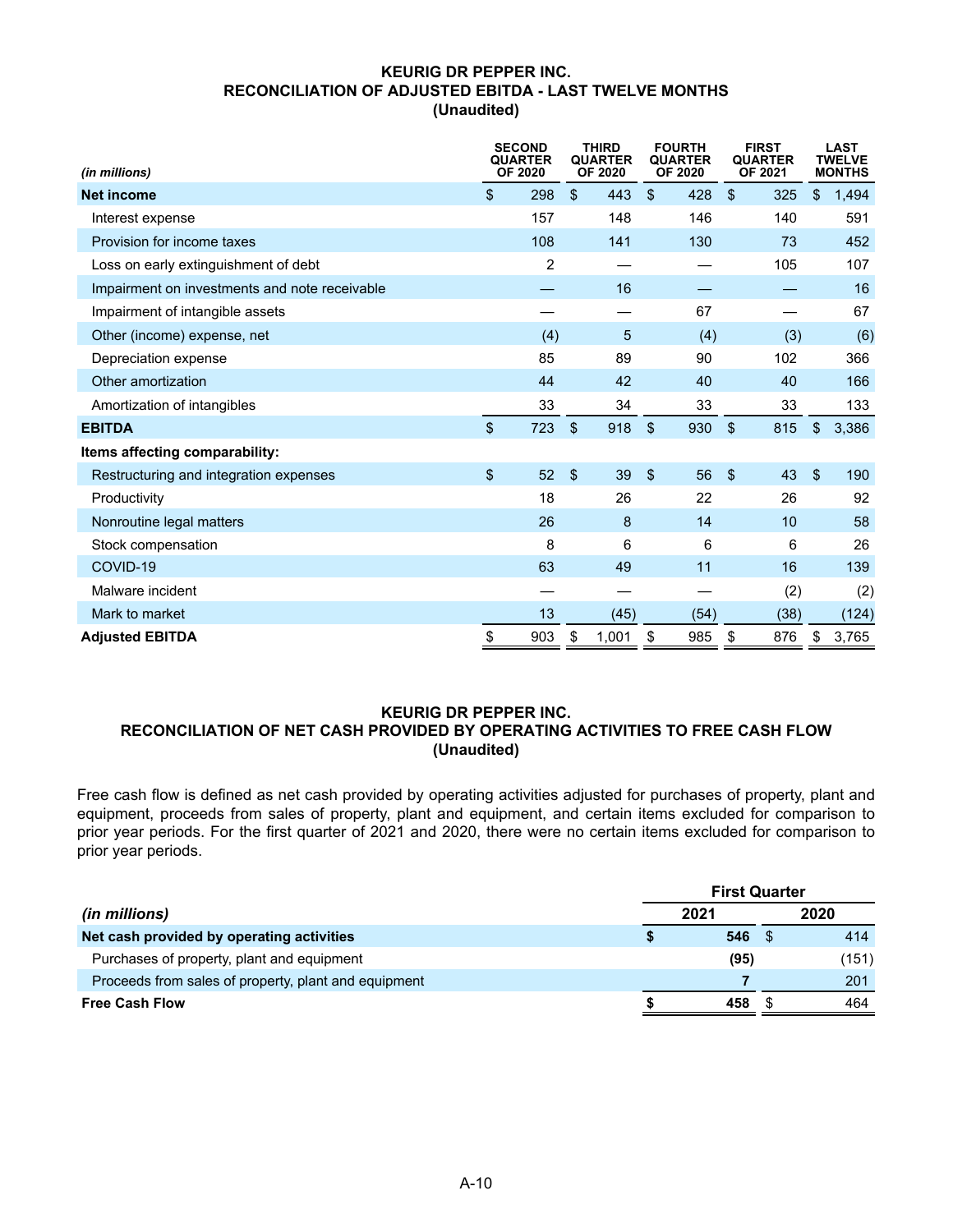### **RECONCILIATION OF CERTAIN CURRENCY NEUTRAL ADJUSTED FINANCIAL RESULTS (Unaudited)**

Net sales, adjusted income from operations and adjusted earnings per share, as adjusted to currency neutral: These adjusted financial results are calculated on a currency neutral basis by converting our current-period local currency financial results using the prior-period foreign currency exchange rates.

| <b>Percent change</b>                      | For the First Quarter of 2021   |                              |                                        |                                      |              |  |  |  |
|--------------------------------------------|---------------------------------|------------------------------|----------------------------------------|--------------------------------------|--------------|--|--|--|
|                                            | <b>Coffee</b><br><b>Systems</b> | Packaged<br><b>Beverages</b> | <b>Beverage</b><br><b>Concentrates</b> | Latin<br>America<br><b>Beverages</b> | <b>Total</b> |  |  |  |
| <b>Net sales</b>                           | 17.4%                           | 7.4%                         | $7.2 \%$                               | 6.8%                                 | 11.1%        |  |  |  |
| Impact of foreign currency                 | $(0.5)$ %                       | (0.2)%                       | (0.7)%                                 | 0.9%                                 | (0.3)%       |  |  |  |
| Net sales, as adjusted to currency neutral | 16.9 %                          | $7.2 \%$                     | 6.5%                                   | $7.7\%$                              | $10.8 \%$    |  |  |  |

|                                                                     | For the First Quarter of 2021   |                              |                                        |                                      |        |  |  |  |
|---------------------------------------------------------------------|---------------------------------|------------------------------|----------------------------------------|--------------------------------------|--------|--|--|--|
| <b>Percent change</b>                                               | <b>Coffee</b><br><b>Systems</b> | Packaged<br><b>Beverages</b> | <b>Beverage</b><br><b>Concentrates</b> | Latin<br>America<br><b>Beverages</b> | Total  |  |  |  |
| <b>Adjusted income from operations</b>                              | 12.1 %                          | $(3.0)\%$                    | 21.3%                                  | $(14.8)\%$                           | 8.3%   |  |  |  |
| Impact of foreign currency                                          | (0.3)%                          | (0.4)%                       | (0.5)%                                 | $-$ %                                | (0.4)% |  |  |  |
| Adjusted income from operations, as<br>adjusted to currency neutral | 11.8%                           | $(3.4)\%$                    | 20.8 %                                 | $(14.8)\%$                           | 7.9%   |  |  |  |
|                                                                     |                                 |                              |                                        |                                      |        |  |  |  |

|                                                                      | <b>For the First Quarter of</b><br>2021 |  |  |
|----------------------------------------------------------------------|-----------------------------------------|--|--|
| Adjusted diluted earnings per share                                  | 0.33                                    |  |  |
| Impact of foreign currency                                           |                                         |  |  |
| Adjusted diluted earnings per share, as adjusted to currency neutral | 0.33                                    |  |  |